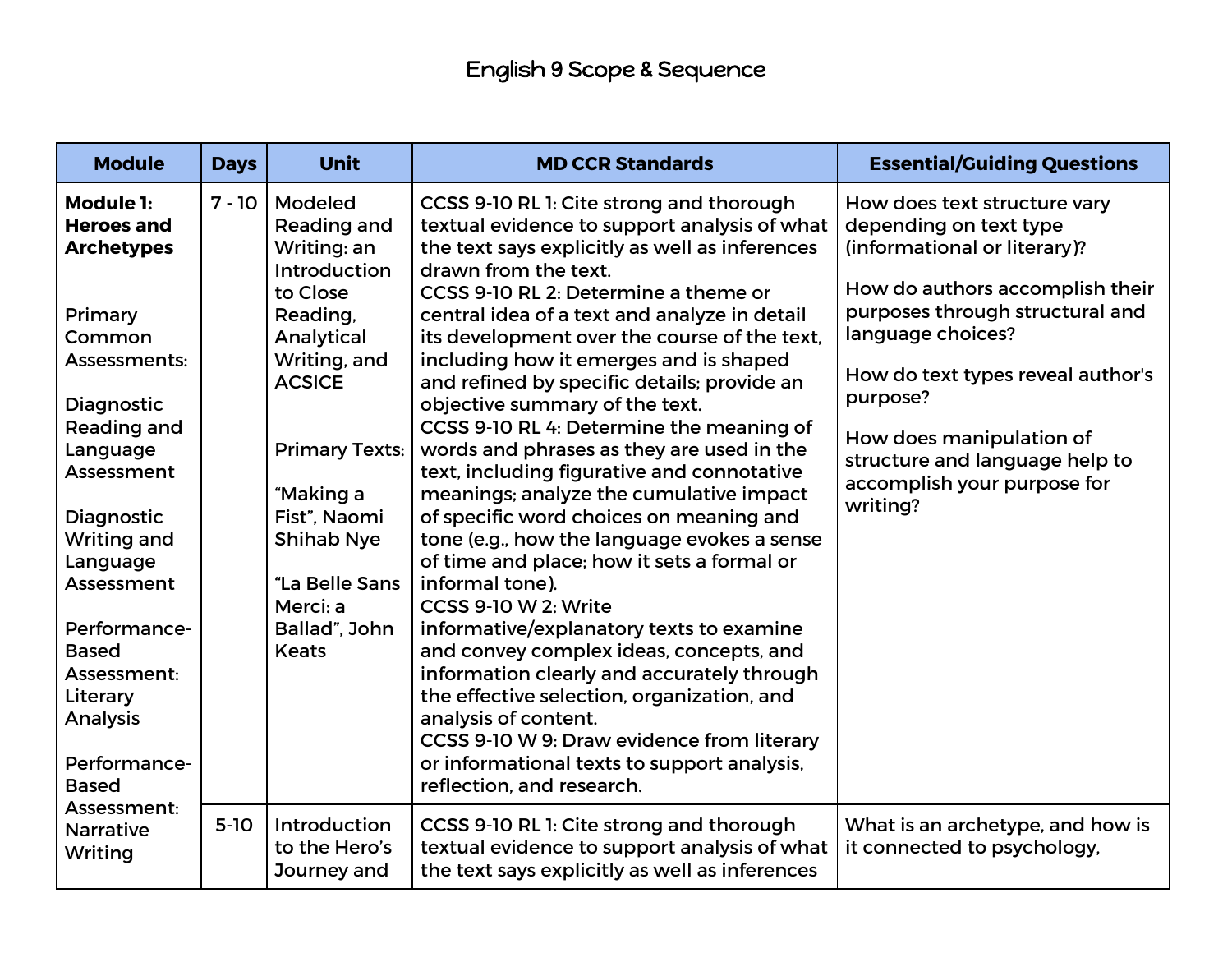| Archetypes<br><b>Primary Texts:</b><br><b>Various</b><br>children's<br>stories.<br><b>Various</b><br>nonfiction<br>articles on<br>archetypes,<br>including<br>both Joseph                                                                                                           | drawn from the text.<br>CCSS 9-10 RL 2: Determine a theme or<br>central idea of a text and analyze in detail<br>its development over the course of the text,<br>including how it emerges and is shaped<br>and refined by specific details; provide an<br>objective summary of the text.<br>CCSS 9-10 RL 4: Determine the meaning of<br>words and phrases as they are used in the<br>text, including figurative and connotative<br>meanings; analyze the cumulative impact<br>of specific word choices on meaning and<br>tone (e.g., how the language evokes a sense<br>of time and place; how it sets a formal or | literature, and pop culture?<br>How are archetypes revealed in a<br>variety of print & non-print texts?<br>How is hero defined in literary,<br>personal, and historical contexts?<br>How does text structure vary<br>depending on text type<br>(informational or literary)? |
|-------------------------------------------------------------------------------------------------------------------------------------------------------------------------------------------------------------------------------------------------------------------------------------|-------------------------------------------------------------------------------------------------------------------------------------------------------------------------------------------------------------------------------------------------------------------------------------------------------------------------------------------------------------------------------------------------------------------------------------------------------------------------------------------------------------------------------------------------------------------------------------------------------------------|-----------------------------------------------------------------------------------------------------------------------------------------------------------------------------------------------------------------------------------------------------------------------------|
| Campbell's<br>and Carl<br>Jung's<br>explanation/a<br>nalysis of<br>archetypes.<br><b>Various</b><br>poems<br>illustrating<br>the use of<br>archetype,<br>including<br>"The Tyger",<br>William<br>Blake, and<br>"The Kraken",<br>Alfred, Lord<br>Tennyson<br>Independent<br>Readings | informal tone).<br><b>CCSS 9-10 W 2: Write</b><br>informative/explanatory texts to examine<br>and convey complex ideas, concepts, and<br>information clearly and accurately through<br>the effective selection, organization, and<br>analysis of content.<br>CCSS 9-10 W 9: Draw evidence from literary<br>or informational texts to support analysis,<br>reflection, and research.                                                                                                                                                                                                                               |                                                                                                                                                                                                                                                                             |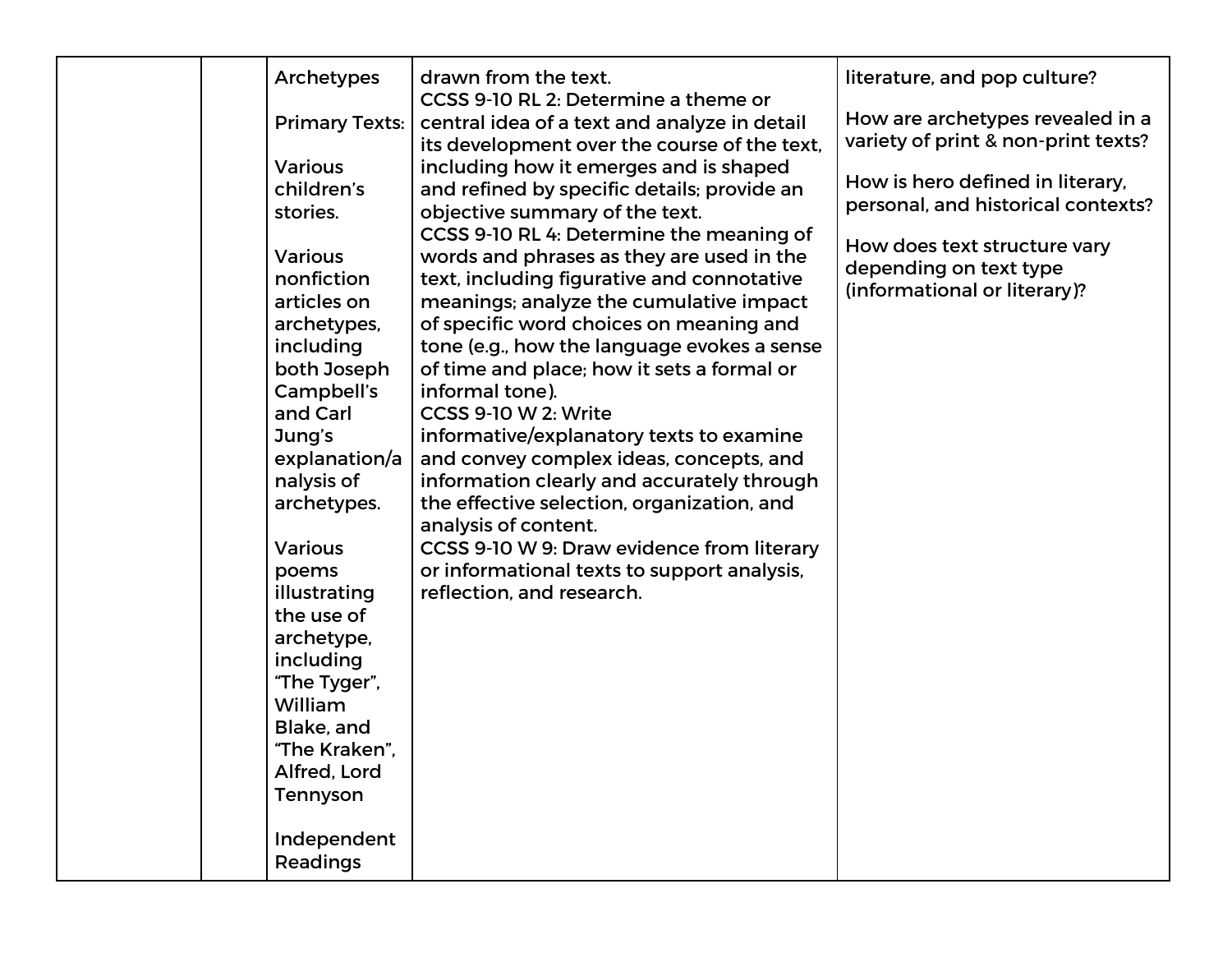|           | (student<br>selected)                                                                                                                                                                                                                    |                                                                                                                                                                                                                                                                                                                                                                                                                                                                                                                                                                                                                                                                                                                                                                                                                                                                                                     |                                                                                                                                                                                                                                                                                                               |
|-----------|------------------------------------------------------------------------------------------------------------------------------------------------------------------------------------------------------------------------------------------|-----------------------------------------------------------------------------------------------------------------------------------------------------------------------------------------------------------------------------------------------------------------------------------------------------------------------------------------------------------------------------------------------------------------------------------------------------------------------------------------------------------------------------------------------------------------------------------------------------------------------------------------------------------------------------------------------------------------------------------------------------------------------------------------------------------------------------------------------------------------------------------------------------|---------------------------------------------------------------------------------------------------------------------------------------------------------------------------------------------------------------------------------------------------------------------------------------------------------------|
| $15 - 25$ | Close<br>analytical<br>reading of<br>extended<br>text.<br><b>Primary Texts:</b><br><b>Extended</b><br>Text (one of<br>the<br>following):                                                                                                 | CCSS 9-10 RL 1: Cite strong and thorough<br>textual evidence to support analysis of what<br>the text says explicitly as well as inferences<br>drawn from the text.<br>CCSS 9-10 RL 2: Determine a theme or<br>central idea of a text and analyze in detail<br>its development over the course of the text,<br>including how it emerges and is shaped<br>and refined by specific details; provide an<br>objective summary of the text.<br>CCSS 9-10 RL 3: Analyze how complex<br>characters (e.g., those with multiple or                                                                                                                                                                                                                                                                                                                                                                            | What is an archetype?<br>How are archetypes revealed in a<br>variety of print & non-print texts?<br>How is hero defined in literary,<br>personal, and historical contexts?<br>How does text structure vary<br>depending on text type<br>(informational or literary)?<br>How do authors accomplish their       |
|           | Things Fall<br>Apart -<br>Chinua<br>Achebe<br>Beowulf -<br>trans. Seamus<br>Heaney<br>Odyssey -<br>Homer<br>Siddhartha -<br>Hermann<br>Hesse<br>The<br>Alchemist -<br>Paulo Coelho<br>The<br>Namesake -<br>Jhumpa<br>Lahiri<br>Taming of | conflicting motivations) develop over the<br>course of a text, interact with other<br>characters, and advance the plot or develop<br>the theme.<br>CCSS 9-10 RL 4: Determine the meaning of<br>words and phrases as they are used in the<br>text, including figurative and connotative<br>meanings; analyze the cumulative impact<br>of specific word choices on meaning and<br>tone (e.g., how the language evokes a sense<br>of time and place; how it sets a formal or<br>informal tone).<br>CCSS 9-10 RL 5: Analyze how an author's<br>choices concerning how to structure a text,<br>order events within it (e.g., parallel plots),<br>and manipulate time (e.g., pacing,<br>flashbacks) create such effects as mystery,<br>tension, or surprise.<br>CCSS 9-10 RL 6: Analyze a particular point of<br>view or cultural experience reflected in a<br>work of literature from outside the United | purposes through structural and<br>language choices?<br>How do text types reveal author's<br>purpose?<br>How does manipulation of<br>structure and language help to<br>accomplish your purpose for<br>writing?<br>How does the cultural<br>perspective affect the writing of<br>and interpretation of a text? |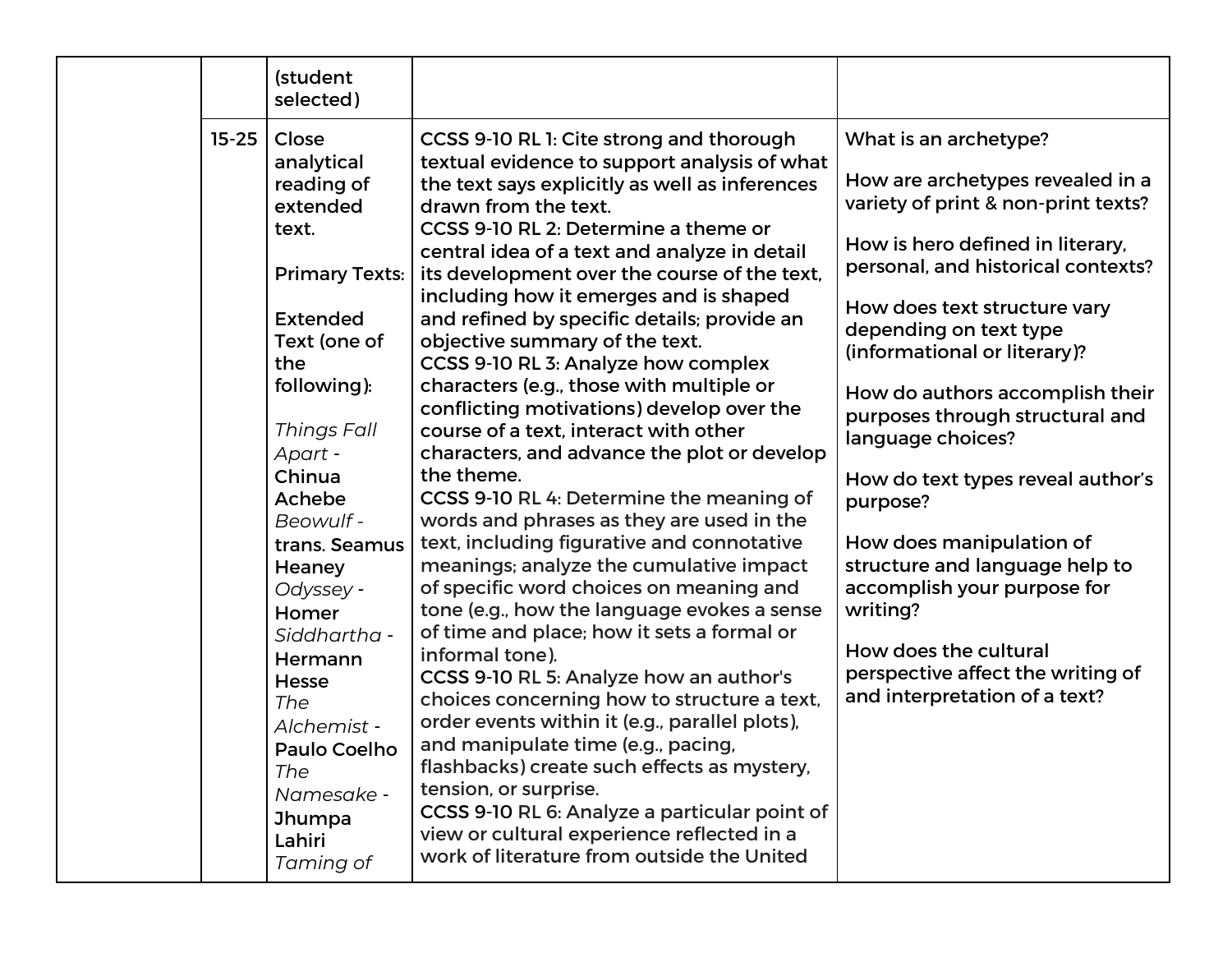| the Shrew -<br><b>William</b><br><b>Shakespeare</b><br>City of the<br>Beasts -<br><b>Isabel</b><br><b>Allende</b><br>Bless Me,<br>Ultima -<br><b>Rudolfo</b><br>Anaya<br>Looking for<br>Alaska - <b>John</b><br>Green<br>Old Man and<br>the Sea -<br><b>Ernest</b><br>Hemingway<br>Ties That<br>Bind, Ties<br>That Break -<br>Lensey<br>Namioka<br>Piecing Me<br>Together -<br>Renee<br>Watson<br><b>Various</b><br>poems paired<br>with each<br>extended<br>text.<br>Declaration | States, drawing on a wide reading of world<br>literature.<br>CCSS 9-10 SL 1: Initiate and participate<br>effectively in a range of collaborative<br>discussions (one-on-one, in groups, and<br>teacher-led) with diverse partners on<br>grades 9-10 topics, texts, and issues,<br>building on others' ideas and expressing<br>their own clearly and persuasively.<br>CCSS 9-10 L5: Demonstrate understanding<br>of figurative language, word relationships,<br>and nuances in word meanings.<br>CCSS 9-10 RI 1: Cite strong and thorough<br>textual evidence to support analysis of what<br>the text says explicitly as well as inferences<br>drawn from the text.<br>CCSS 9-10 RI 5: Analyze in detail how an<br>author's ideas or claims are developed<br>and refined by particular sentences,<br>paragraphs, or larger portions of a text<br>(e.g., a section or chapter).<br>CCSS 9-10 RI 9: Analyze seminal U.S.<br>documents of historical and literary<br>significance (e.g., Washington's<br><b>Farewell Address, the Gettysburg</b><br><b>Address, Roosevelt's Four Freedoms</b><br>speech, King's "Letter from Birmingham<br>Jail"), including how they address<br>related themes and concepts.<br>CCSS 9-10 W 2: Write<br>informative/explanatory texts to examine<br>and convey complex ideas, concepts, and<br>information clearly and accurately through<br>the effective selection, organization, and<br>analysis of content. |  |
|-----------------------------------------------------------------------------------------------------------------------------------------------------------------------------------------------------------------------------------------------------------------------------------------------------------------------------------------------------------------------------------------------------------------------------------------------------------------------------------|----------------------------------------------------------------------------------------------------------------------------------------------------------------------------------------------------------------------------------------------------------------------------------------------------------------------------------------------------------------------------------------------------------------------------------------------------------------------------------------------------------------------------------------------------------------------------------------------------------------------------------------------------------------------------------------------------------------------------------------------------------------------------------------------------------------------------------------------------------------------------------------------------------------------------------------------------------------------------------------------------------------------------------------------------------------------------------------------------------------------------------------------------------------------------------------------------------------------------------------------------------------------------------------------------------------------------------------------------------------------------------------------------------------------------------------------|--|
| оf                                                                                                                                                                                                                                                                                                                                                                                                                                                                                | CCSS 9-10 W 3: Write narratives to develop                                                                                                                                                                                                                                                                                                                                                                                                                                                                                                                                                                                                                                                                                                                                                                                                                                                                                                                                                                                                                                                                                                                                                                                                                                                                                                                                                                                                   |  |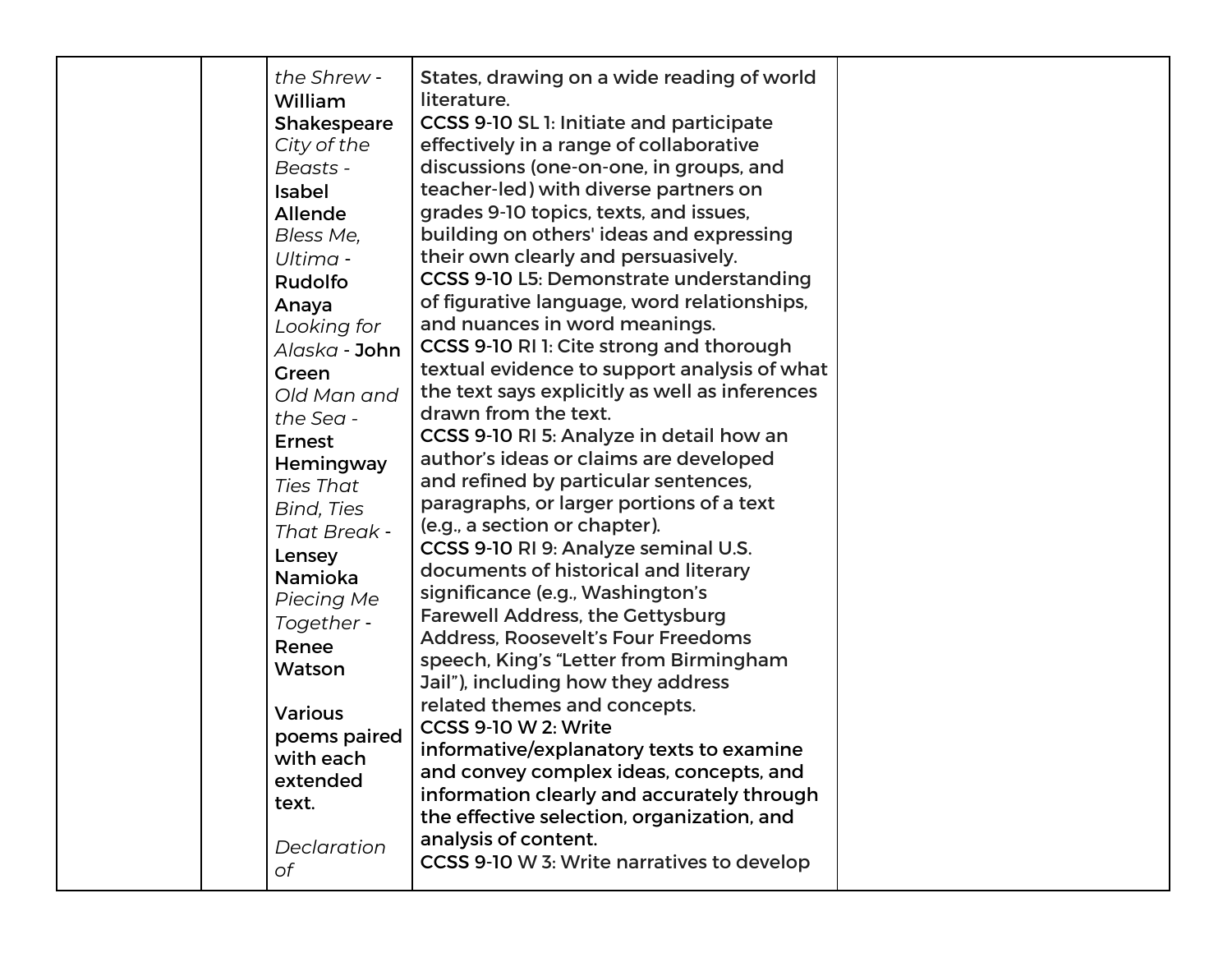|                                                                                                                                                                                           |              | Independenc<br>e of the<br><b>United States</b><br>of America -<br><b>Thomas</b><br>Jefferson, et<br>al.                                                                                                                                         | real or imagined experiences or events<br>using effective technique, well-chosen<br>details, and well-structured event<br>sequences.<br>CCSS 9-10 W 9: Draw evidence from literary<br>or informational texts to support analysis,<br>reflection, and research.                                                                                                                                                                                                                                                                                                                                                                                                                                                    |                                                                                                                                                                                                                                                                                                                                       |
|-------------------------------------------------------------------------------------------------------------------------------------------------------------------------------------------|--------------|--------------------------------------------------------------------------------------------------------------------------------------------------------------------------------------------------------------------------------------------------|-------------------------------------------------------------------------------------------------------------------------------------------------------------------------------------------------------------------------------------------------------------------------------------------------------------------------------------------------------------------------------------------------------------------------------------------------------------------------------------------------------------------------------------------------------------------------------------------------------------------------------------------------------------------------------------------------------------------|---------------------------------------------------------------------------------------------------------------------------------------------------------------------------------------------------------------------------------------------------------------------------------------------------------------------------------------|
| <b>Module 2:</b><br><b>Media</b><br><b>Literacy</b><br>Primary<br>Common<br>Assessments:<br>College and<br>Career-Ready<br>Speaking and<br>Listening<br>Assessment:<br>Visual<br>Argument | $5-10$       | Introduction<br>to Media<br>Literacy,<br>Cinematic<br>Elements,<br>and<br>Persuasive<br><b>Techniques</b><br><b>Primary Text:</b><br>"If You Have a<br>'Buy Button'<br>in Your Brain,<br><b>What Pushes</b><br>It?" - Sandra<br><b>Blakeslee</b> | CCSS 9-10 RI 4: Determine the meaning of<br>words and phrases as they are used in a<br>text, including figurative, connotative, and<br>technical meanings; analyze the cumulative<br>impact of specific word choices on<br>meaning and tone (e.g., how the language<br>of a court opinion differs from that of a<br>newspaper).<br>CCSS 9-10 RI 5: Analyze in detail how an<br>author's ideas or claims are developed and<br>refined by particular sentences, paragraphs,<br>or larger portions of a text (e.g., a section or<br>chapter).<br>CCSS 9-10 RI 6: Determine an author's point<br>of view or purpose in a text and analyze<br>how an author uses rhetoric to advance<br>that point of view or purpose. | What is bias?<br>How do consumers make<br>conscious vs. unconscious<br>choices?<br>What influences these choices?<br>How do authors present their<br>implicit and explicit assumptions<br>and beliefs? And to what effect?<br>What is the author's purpose?<br>How does the author use<br>language/media devices to<br>accomplish it? |
| College and<br>Career-Ready<br>Research<br>Assessment:<br>Researched<br><b>Synthesis</b><br><b>Essay</b><br>Performance-<br><b>Based</b>                                                  | $20 -$<br>35 | <b>Extended</b><br>Text (one of<br>the<br>following):<br><b>Behind the</b><br>Screens:<br>Hollywood<br>Goes<br>Hypercomme                                                                                                                        | CCSS 9-10 RI 4: Determine the meaning of<br>words and phrases as they are used in a<br>text, including figurative, connotative, and<br>technical meanings; analyze the cumulative<br>impact of specific word choices on<br>meaning and tone (e.g., how the language<br>of a court opinion differs from that of a<br>newspaper).<br>CCSS 9-10 RI 5: Analyze in detail how an<br>author's ideas or claims are developed and                                                                                                                                                                                                                                                                                         | What is bias?<br>How do consumers make<br>conscious vs. unconscious<br>choices?<br>What influences conscious and<br>unconscious choices?<br>How do authors present their                                                                                                                                                              |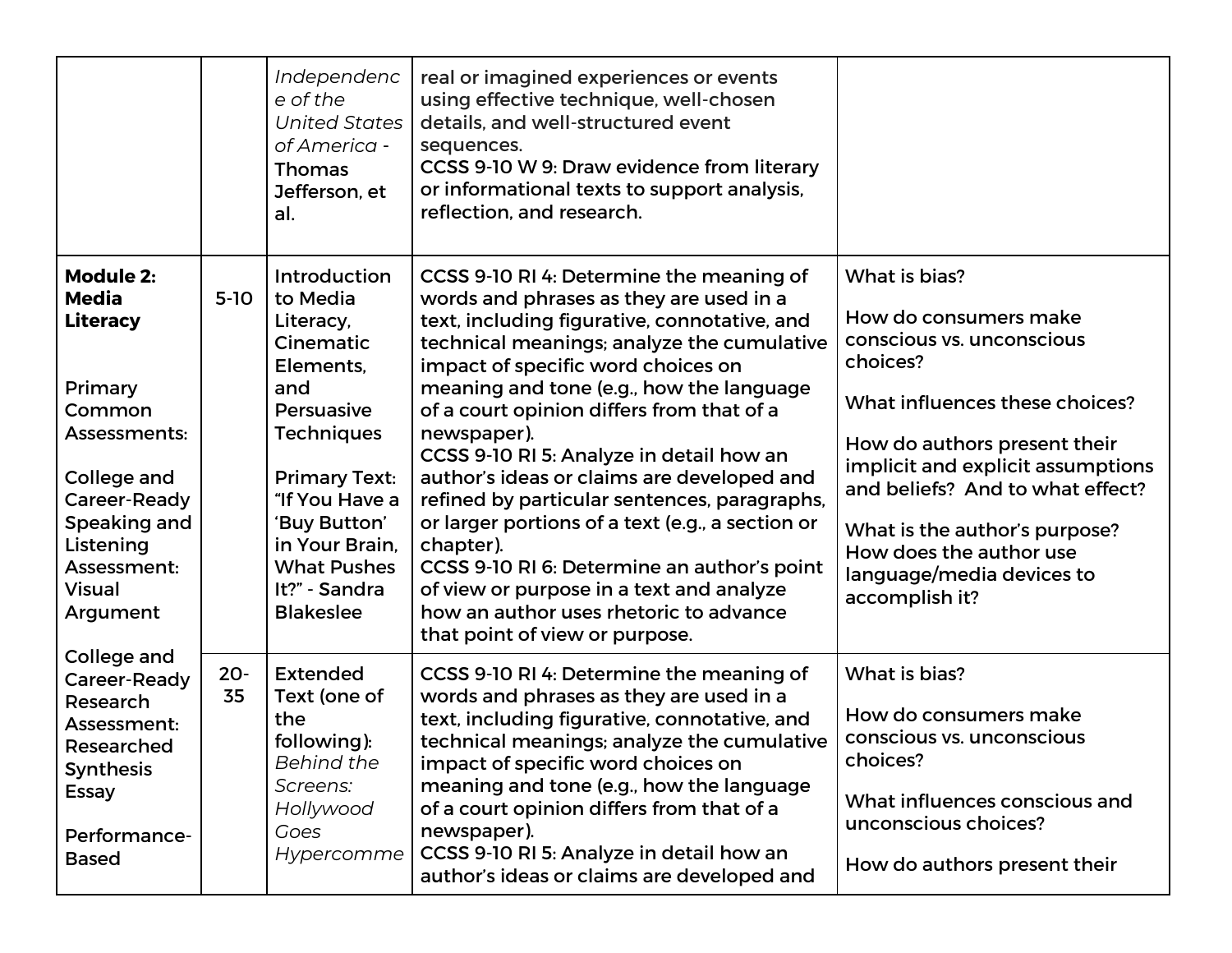| Assessment:<br>Research<br>Simulation<br>Final Exam:<br>Reading and<br>Language<br>Assessment<br>Final Exam:<br>Writing and<br>Language<br>Assessment | rcial<br>Chasing Ice<br>Do You Trust<br><b>This</b><br>Computer?<br>Food Inc.<br>The Future of<br>Food<br>Gasland<br>Happy<br>Vanishing of<br>the Bees<br>Who Killed<br>the Electric<br>Car?<br><b>Various</b><br>paired<br>poems. | refined by particular sentences, paragraphs,<br>or larger portions of a text (e.g., a section or<br>chapter).<br>CCSS 9-10 RI 6: Determine an author's point<br>of view or purpose in a text and analyze<br>how an author uses rhetoric to advance<br>that point of view or purpose.<br>CCSS 9-10 RI 7: Analyze various accounts of<br>a subject told in different mediums (e.g., a<br>person's life story in both print and<br>multimedia), determining which details are<br>emphasized in each account.<br>CCSS 9-10 RI 8: Delineate and evaluate the<br>argument and specific claims in a text,<br>assessing whether the reasoning is valid<br>and the evidence is relevant and sufficient;<br>identify false statements and fallacious<br>reasoning.<br>CCSS 9-10 SL 2. Integrate multiple sources<br>of information presented in diverse media<br>or formats (e.g., visually, quantitatively,<br>orally) evaluating the credibility and<br>accuracy of each source.<br>CCSS 9-10 SL 3. Evaluate a speaker's point of<br>view, reasoning, and use of evidence and<br>rhetoric, identifying any fallacious<br>reasoning or exaggerated or distorted<br>evidence.<br>CCSS 9-10 SL 4. Present information,<br>findings, and supporting evidence clearly,<br>concisely, and logically such that listeners<br>can follow the line of reasoning and the<br>organization, development, substance, and<br>style are appropriate to purpose, audience,<br>and task.<br>CCSS 9-10 SL 5. Make strategic use of digital | implicit and explicit assumptions<br>and beliefs? And to what effect?<br>What is the author's purpose?<br>How does the author use<br>language/media devices to<br>accomplish it?<br>How do media conventions<br>translate into written and spoken<br>academic discourse?<br>What are the similarities between<br>non-print and print texts? How<br>can a writer accomplish the same<br>persuasive effect in print as the<br>non-print media does? |
|-------------------------------------------------------------------------------------------------------------------------------------------------------|------------------------------------------------------------------------------------------------------------------------------------------------------------------------------------------------------------------------------------|-----------------------------------------------------------------------------------------------------------------------------------------------------------------------------------------------------------------------------------------------------------------------------------------------------------------------------------------------------------------------------------------------------------------------------------------------------------------------------------------------------------------------------------------------------------------------------------------------------------------------------------------------------------------------------------------------------------------------------------------------------------------------------------------------------------------------------------------------------------------------------------------------------------------------------------------------------------------------------------------------------------------------------------------------------------------------------------------------------------------------------------------------------------------------------------------------------------------------------------------------------------------------------------------------------------------------------------------------------------------------------------------------------------------------------------------------------------------------------------------------------------------|---------------------------------------------------------------------------------------------------------------------------------------------------------------------------------------------------------------------------------------------------------------------------------------------------------------------------------------------------------------------------------------------------------------------------------------------------|
|                                                                                                                                                       | <b>Various short</b><br>readings,<br>both fiction<br>and<br>nonfiction.                                                                                                                                                            |                                                                                                                                                                                                                                                                                                                                                                                                                                                                                                                                                                                                                                                                                                                                                                                                                                                                                                                                                                                                                                                                                                                                                                                                                                                                                                                                                                                                                                                                                                                 |                                                                                                                                                                                                                                                                                                                                                                                                                                                   |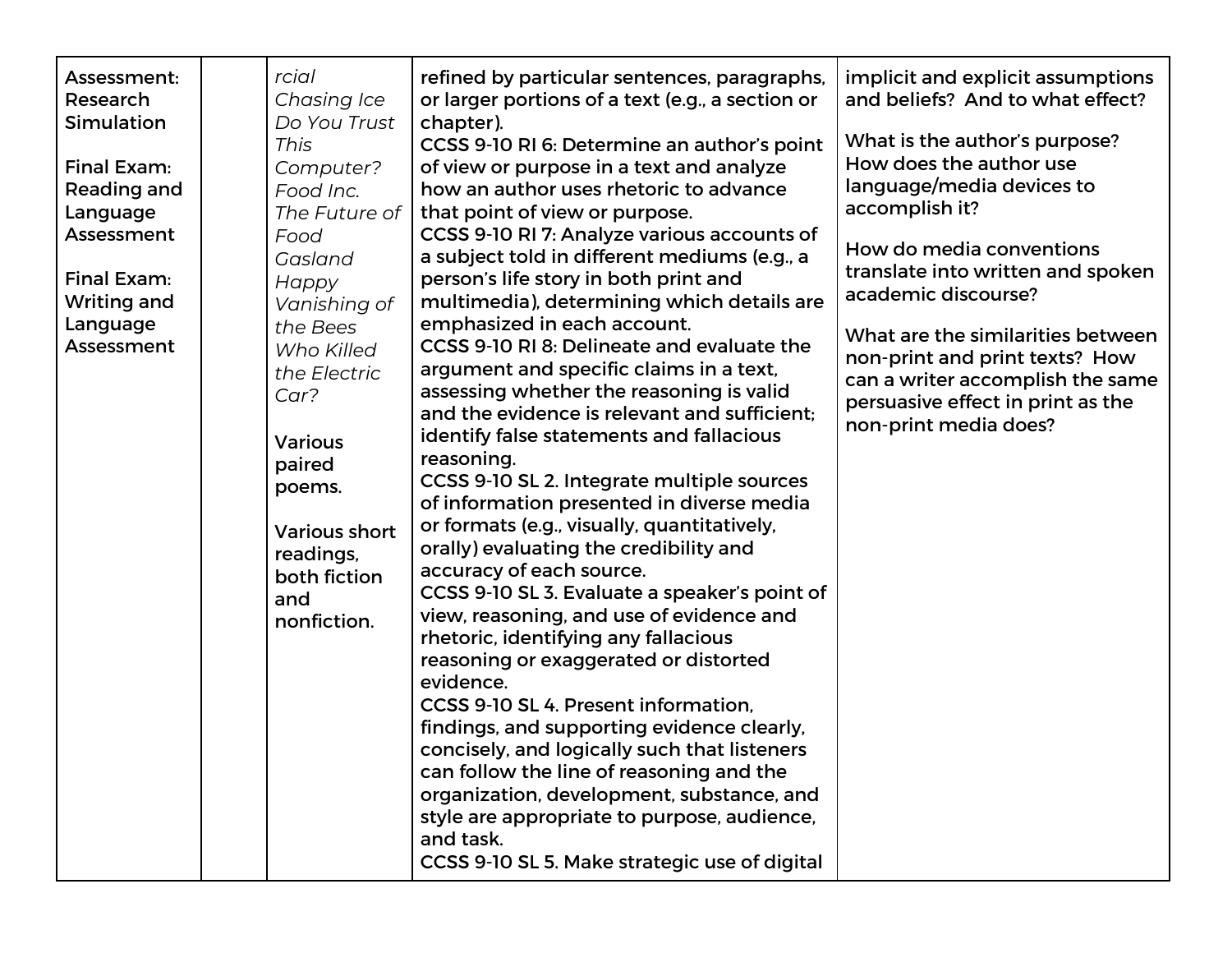|                                         |                                                  | media (e.g., textual, graphical, audio, visual,<br>and interactive elements) in presentations<br>to enhance understanding of findings, CCSS<br>9-10 L 3. Apply knowledge of language to<br>understand how language functions in<br>different contexts, to make effective choices<br>for meaning or style, and to comprehend<br>more fully when reading or listening.<br>reasoning, and evidence and to add<br>interest.<br>CCSS 9-10 W 1: Write arguments to support<br>claims in an analysis of substantive topics or<br>texts, using valid reasoning and relevant<br>and sufficient evidence.<br>CCSS 9-10 W 4: Produce clear and coherent<br>writing in which the development,<br>organization, and style are appropriate to<br>task, purpose, and audience.<br>CCSS 9-10 W 7: Conduct short as well as<br>more sustained research projects to answer<br>a question (including a self-generated<br>question) or solve a problem; narrow or<br>broaden the inquiry when appropriate;<br>synthesize multiple sources on the subject,<br>demonstrating understanding of the<br>subject under investigation. |                                                                                        |
|-----------------------------------------|--------------------------------------------------|-------------------------------------------------------------------------------------------------------------------------------------------------------------------------------------------------------------------------------------------------------------------------------------------------------------------------------------------------------------------------------------------------------------------------------------------------------------------------------------------------------------------------------------------------------------------------------------------------------------------------------------------------------------------------------------------------------------------------------------------------------------------------------------------------------------------------------------------------------------------------------------------------------------------------------------------------------------------------------------------------------------------------------------------------------------------------------------------------------------|----------------------------------------------------------------------------------------|
| thro<br>ugh<br>entir<br>е<br>mod<br>ule | Independent<br>Readings<br>(student<br>selected) | CCSS 9-10 RL 10: By the end of grade 9, read<br>and comprehend literature, including<br>stories, dramas, and poems, in the grades 9-<br>10 text complexity band proficiently, with<br>scaffolding as needed at the high end of the<br>range.<br>CCSS 9-10 W 10. Write routinely over<br>extended time frames (time for research,<br>reflection, and revision) and shorter time                                                                                                                                                                                                                                                                                                                                                                                                                                                                                                                                                                                                                                                                                                                              | What is the author's purpose?<br>How does the author use<br>language to accomplish it? |